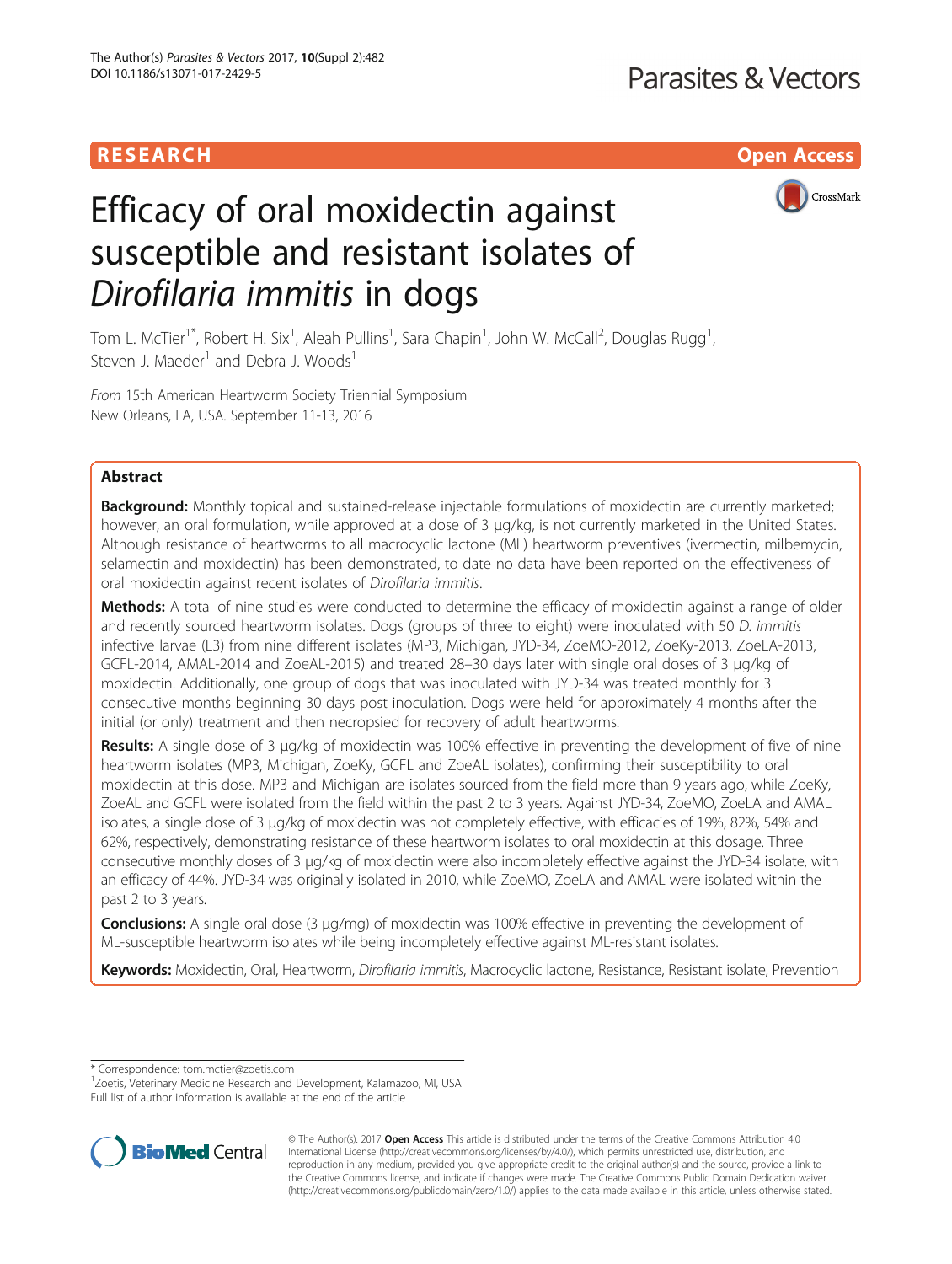### Background

Moxidectin, a macrocyclic lactone (ML), is used in a number of products available for prevention of heartworm (Dirofilaria immitis) disease in dogs and cats in the United States and other markets. The products currently marketed in the United States are a monthly topical and a 6-month, sustained-release injectable formulation. The initial data supporting moxidectin as a heartworm preventive were based on an oral formulation that demonstrated very potent activity, with a dose as low as 0.5 μg/kg being 100% effective at preventing the development of D. immitis when administered 2 months after inoculation of 50 infective larvae (L3) [[1](#page-6-0)]. In the same paper, a single oral 3 μg/kg dose of moxidectin was reported to be 64% effective when given 3 months post inoculation with L3. Moxidectin was also shown to be 100% effective in preventing the development of heartworms when administered orally at 1 or 3 μg/kg monthly or 3 μg/kg bimonthly when dogs were exposed to natural heartworm infection in Georgia and Louisiana [[2\]](#page-6-0). The 3 μg/kg oral dose was approved for use as a preventive but was never marketed in the United States. It is, however, approved and sold in some Asia Pacific markets. All of the original work with oral moxidectin was conducted with a single heartworm isolate (UGA) that had been maintained under laboratory conditions at TRS Labs (Athens, Georgia, USA) for a number of years prior to use in the moxidectin program (John McCall, personal oral communication, October 2016). This same isolate had also been used previously to assess the efficacy of oral ivermectin for heartworm prevention. Resistance of heartworm to MLs is becoming an increasing concern, with reports of resistance of at least one isolate to all currently marketed active MLs [[3](#page-6-0)–[5](#page-6-0)]. To date, however, no data have been reported on the effectiveness of oral moxidectin against recent isolates of D. immitis. The objective of the current study was to assess the efficacy of 3 μg/kg moxidectin, administered orally, in preventing the development of D. immitis isolates collected from various sources over the previous10 years.

## Methods

#### Ethical approval

The studies were masked, negative placebo-controlled, randomized laboratory efficacy studies conducted in Georgia and Michigan, USA. Study procedures were conducted in accordance with the VICH (GL19) guidelines [[6](#page-6-0)]. Masking of the studies was assured through the separation of functions. All personnel conducting observations or animal care or performing infestations and counts were masked to treatment allocation. All protocols for these studies were approved by the appropriate animal welfare committees or governing authorities, and studies were conducted in accordance with state and national/international regulations regarding animal welfare.

#### Heartworm isolates

The nine heartworm isolates used in these studies had been maintained in the laboratory for several years (Michigan, MP3 or JYD-34) or recently acquired (within the previous 4 years) by Zoetis (ZoeMO-2012, ZoeKY-2013, ZoeAL-2015, ZoeLA-2013, GCFL-2014 and AMAL-2014). These isolates were acquired from various sources (individual client-owned animals, humane societies, or private kennels) primarily located in the southeastern United States (Table [1](#page-2-0)). Microfilaremic blood from individual heartworm-infected animals was collected and sent overnight to either TRS Labs or Zoetis. Aedes aegypti mosquitoes (black-eyed Liverpool strain) were fed the blood, and mosquitoes were held for  $\sim$ 15 days to allow the microfilariae (MF) to develop to the infective stage. Infective larvae (L3) were then collected from the mosquitoes and inoculated into recipient dogs (40–50 L3 per dog) to establish a new infection [\[7\]](#page-6-0). Dogs were held to allow maturation of the heartworms and for the adult worms to begin producing MF. The MF from these recipient animals were then used to infect mosquitoes from which L3 were collected to inoculate study animals with the isolates using the methods described earlier [\[7](#page-6-0)].

#### Animals

Three, six, or eight beagles (males and females), ranging in age from 6 months to 6 years and in body weight from 6.0 to 14.0 kg at the start of the study (Day 0 treatment) were used for these studies (Table [2\)](#page-2-0).

#### Design

Nine studies were conducted to determine the efficacy of oral moxidectin against nine different isolates of D. immitis. Within each study, dogs were randomly allocated to treatments with either placebo or oral moxidectin (3 μg/kg) based on pretreatment body weight. Dogs were inoculated with infective larvae (L3) of the various isolates (MP3, Michigan, ZoeKy, ZoeAL, GCFL, JYD-34, ZoeMO, ZoeLA and  $AMAL$ ) ~1 month prior to treatment (Table [2](#page-2-0)).

Twenty-eight to 30 days prior to treatment, each dog was administered 50 viable D. immitis L3, of the specific isolate required, by subcutaneous injection in the inguinal region.

#### Treatment

Dogs were treated 28 to 30 days after inoculation with single doses of 3 μg/kg of moxidectin, using ProHeart<sup>®</sup> tablets (commercial products sourced from Australia) shaved to deliver the exact dose. Additionally, in one of the studies, one group of dogs that was inoculated with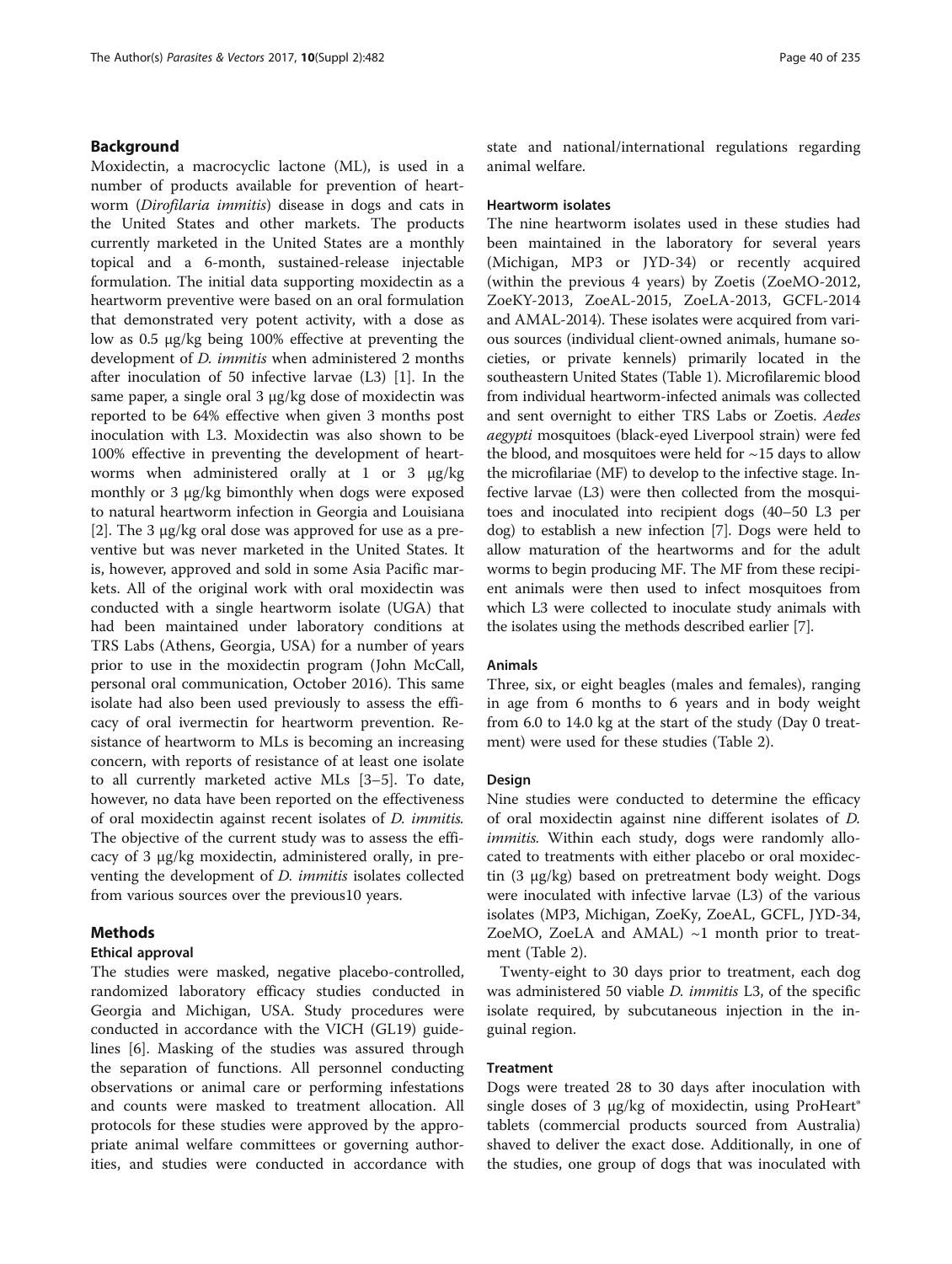| D. immitis<br>isolate | Year<br>isolated | Isolate location                          | Responsible for original isolate<br>collection/currently maintained | Comments                                                                                                                                                                                                                      |
|-----------------------|------------------|-------------------------------------------|---------------------------------------------------------------------|-------------------------------------------------------------------------------------------------------------------------------------------------------------------------------------------------------------------------------|
| MP <sub>3</sub>       | 2006             | GA (Northeast)                            | TRS Labs/Zoetis                                                     | Refractory, not resistant, published results for<br>other products at use dose <100% [7-10];<br>original isolate from TRS Labs                                                                                                |
| Michigan              | 2007             | MI                                        | TRS Labs/Zoetis                                                     | Confirmed susceptible isolate<br>>6 years previous from TRS Labs                                                                                                                                                              |
| JYD-34                | 2010             | Pittsville, IL (CHK- Kennel)              | TRS Labs/Zoetis                                                     | Confirmed ML-resistant isolate from published<br>reports [3, 4]; original isolate from TRS Labs                                                                                                                               |
| ZoeMO                 | 2012             | Pittsville, IL (CHK- Kennel)              | Zoetis/Zoetis                                                       | Related to JYD-34, isolated from the same<br>dog as JYD-34 but 2.5 years later. Dog had<br>been kept in mosquito-proof quarters and<br>received no ML preventive or adulticide<br>therapy                                     |
| ZoeKY                 | 2013             | Slayersville, KY (CHK-Kennel)             | Zoetis/Zoetis                                                       | New isolate; no documented previous<br>medical history                                                                                                                                                                        |
| ZoeLA                 | 2013             | Zachary, AL (Dr. Lynn Buzhardt)           | Zoetis/Zoetis                                                       | New isolate from 6-year-old English bulldog,<br>originally from Ellis, AR, moved to Slaughter,<br>LA, at 3 months of age; on Heartgard® for<br>2 years but no HW prevention for previous<br>3 years before isolate collection |
| GCFL                  | 2014             | Fort Myers, FL (Gulf Coast Human Society) | Zoetis/Zoetis                                                       | New isolate from 3-year-old heartworm-<br>positive pit-bull mix from local humane<br>society; no documented previous medical<br>history                                                                                       |
| AMAL                  | 2014             | Westover, AL (Dr. Jay Crisman)            | Zoetis/Zoetis                                                       | New isolate from a 3-year-old, heartworm-<br>positive Husky with no previous<br>documented medical history                                                                                                                    |
| ZoeAL                 | 2015             | Wetumpka, AL (Dr. Jay Crisman)            | Zoetis/Zoetis                                                       | New isolate from a heartworm-positive<br>4-year-old pug with no previous ML<br>preventive use                                                                                                                                 |

<span id="page-2-0"></span>

| Table 1 Heartworm isolate details for nine different heartworm (D. immitis) isolates used to assess the preventive efficacy of 3 µg/kg |  |  |  |  |  |  |
|----------------------------------------------------------------------------------------------------------------------------------------|--|--|--|--|--|--|
| of oral moxidectin in dogs                                                                                                             |  |  |  |  |  |  |

JYD-34 was treated monthly for 3 consecutive months, beginning 30 days post inoculation.

Feed was withheld overnight prior to dosing. Each dog was offered its regular food ration within approximately 20 min of dosing. Dogs in the control groups were

administered a placebo tablet. Dogs in the moxidectin treatment groups were administered ProHeart® moxidectin tablets, which had been shaved, based on each dog's individual body weight, to deliver exactly 3 μg/kg moxidectin (Table 2). The most recent body weight (within

Table 2 Study design for nine studies using nine different isolates of D. immitis used to assess the efficacy of 3 µg/kg of oral moxidectin in dogs

| Study          | No. of dogs/Gp <sup>a</sup> | D. immitis isolate | Treatment <sup>b</sup> | Dosage<br>$(\mu q/kg)$ | Day of inoculation | Days of treatment<br>(oral) | Day of necropsy (PI) |
|----------------|-----------------------------|--------------------|------------------------|------------------------|--------------------|-----------------------------|----------------------|
|                | 8                           | Michigan           | Moxidectin             | 3                      | $-30$              | $\mathbf 0$                 | 116 (146)            |
| 2              | 8                           | MP3                | Moxidectin             | 3                      | $-30$              | $\mathbf 0$                 | 120 (150)            |
| 3              | 6                           | ZoeKY              | Moxidectin             | 3                      | $-30$              | $\mathbf 0$                 | 117(147)             |
| $\overline{4}$ | 3                           | <b>GCFL</b>        | Moxidectin             | 3                      | $-28$              | $\mathbf 0$                 | 120 (148)            |
| 5              | 6                           | ZoeAL              | Moxidectin             | 3                      | $-28$              | $\mathbf 0$                 | 120 (148)            |
| 6              | 8                           | JYD-34             | Moxidectin             | 3                      | $-30$              | $\mathbf{0}$                | 122 (152)            |
| 6              | 8                           | JYD-34             | Moxidectin             | 3                      | $-30$              | 0, 30 and 60                | 122 (152)            |
| 7              | 6                           | ZoeMO              | Moxidectin             | 3                      | $-30$              | $\mathbf 0$                 | 117(147)             |
| 8              | 6                           | ZoeLA              | Moxidectin             | 3                      | $-30$              | $\mathbf 0$                 | 118 (148)            |
| 9              | 3                           | AMAL               | Moxidectin             | 3                      | $-28$              | $\mathbf 0$                 | 120 (148)            |

<sup>a</sup>Matched placebo control group was included in each study

**bProHeart®** tablets shaved to deliver the exact dose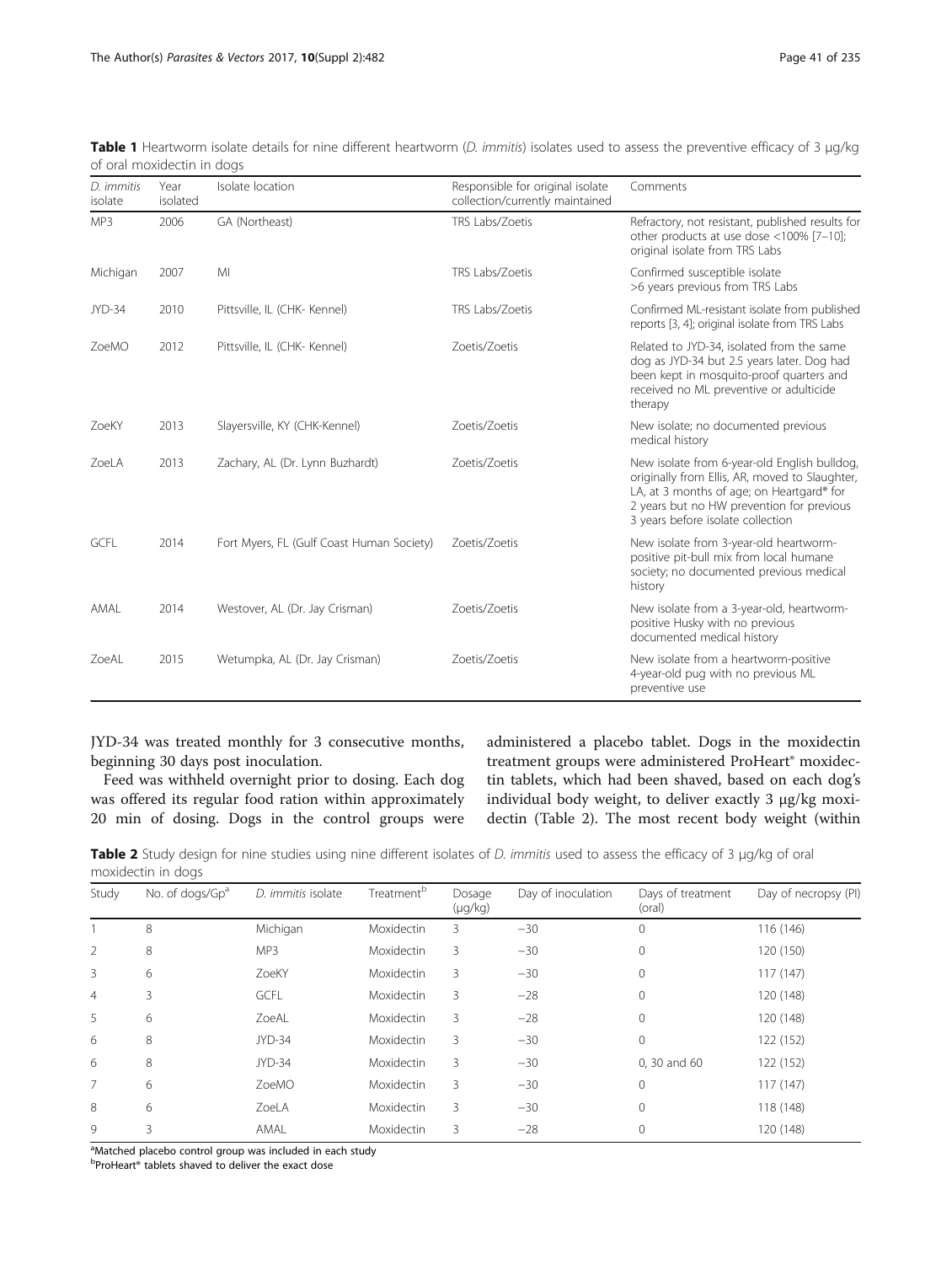4 days of treatment) was used to calculate dosage. The tablets were administered by mouth. Swallowing was encouraged (eg, by holding the mouth closed and stroking the neck), and approximately 5 mL of water was administered by mouth via syringe. Each dog was observed for several minutes after dosing for evidence that the dose was swallowed, and for potential adverse events associated with the administration of the tablet (eg, choking, drooling, gagging or vomiting). Dogs were observed approximately 2 h after dosing for any evidence of emesis.

#### Microfilariae and adult heartworm counts

Blood samples from each animal were collected in potassium EDTA tubes prior to inoculation with L3 and  $\sim$ 2 months post treatment. These samples were examined for adult D. immitis antigen and for MF. The 2-month posttreatment blood tests were designed to detect existing heartworm infections in dogs when they were acquired prior to selection for the study but were not detectable at that time. All test results were negative for heartworms, indicating no previous infection with heartworms.

Approximately 5 months (146–152 days) post inoculation, all dogs were humanely euthanized. At the time of euthanasia, each dog was given 2 mL of heparin (1000 USP units/mL) intravenously prior to a lethal dose of an approved euthanasia agent. After euthanasia, the pleural and peritoneal cavities were examined for adult D. immitis worms, and the posterior and anterior venae cavae were clamped before removal of the heart and lungs. The precava, right atrium, right ventricle, and pulmonary arteries (including those coursing through the lungs) were dissected and examined for worms. The number and viability of worms recovered from each dog was recorded. Only worms that were normal in both appearance and motility were considered live. All other worms were considered dead.

#### Animal observations

On the days of treatment, dogs were assessed for overall health prior to treatment and at.

1 ( $\pm$ 15 min), 3 ( $\pm$ 30 min), and 6 ( $\pm$ 1) hours after treatment administration and again at  $24$  ( $\pm 1$ ) hours after treatment administration. Additionally, for the remainder of the study dogs were observed twice daily for general health.

#### Results

As mentioned previously, some of the isolates tested in these studies have been maintained in the laboratory for several years and have been used to test the efficacy of other MLs and heartworm preventive products (Michigan, MP3 and JYD-34). The other isolates (ZoeKY, ZoeAL, GCFL, ZoeMO, ZoeLA and AMAL) were recently

isolated, and no data were available on the efficacy of any ML against them.

Moxidectin, administered at 3 μg/kg orally as ProHeart<sup>®</sup> tablets, was 100% effective against the following isolates: Michigan, MP3, ZoeKY, GCFL and ZoeAL (Table [3\)](#page-4-0). All placebo-treated control dogs in all studies had adult heartworms at necropsy, with a range of 16 to 47 worms recovered from these dogs and a mean across all five studies of 29.4 worms/dog (average recovery of L3 inoculated, 58.8%). These represent adequate challenge recoveries for all studies and differences between mean recoveries in the placebo and moxidectin-treated groups was statistically significant for all five studies ( $P < 0.05$ ). These data indicate susceptibility of these isolates to moxidectin at this dose and confirm the general susceptibility of heartworm to moxidectin at this dose rate.

Efficacy against JYD-34 was 19% when administered as a single 3 μg/kg dose 30 days following inoculation and 44% after three consecutive monthly doses at 30, 60, and 90 days following larval inoculation (Table [3](#page-4-0)). A single 3 μg/kg oral dose of moxidectin was 82.7%, 54.0%, and 61.6% effective against three recently sourced isolates, ZoeMO, ZoeLA, and AMAL, respectively. All moxidectin-treated dogs had heartworms at necropsy with a range of 2 to 7 for ZoeMO and 11–26 for ZoeLA and AMAL. As discussed previously for susceptible isolates, all placebo-treated dogs had heartworms at necropsy, with a range of 11 to 48 worms (mean 33.6) across the four studies. There were exceptionally high worm recoveries in the AMAL placebo animals (Study 9) with 90% (mean 45.0) of the inoculated larvae recovered. This gave assurance that moxidectin-treated dogs received an adequate challenge, and results of these studies can be viewed with confidence. All moxidectin treatment group means were significantly different statistically from their matched placebo group means for all four studies  $(P < 0.05)$ . There was no statistical difference between the two JYD-34 treatment group means in Study 6. These data strongly suggest that these isolates (JYD-34, ZoeLA and AMAL) are ML resistant.

#### **Discussion**

The Michigan isolate is a previously tested isolate known to be susceptible to other MLs at their respective approved use doses [\[8](#page-6-0)] (John McCall, personal oral communication, October 2016). Previously published data for the MP3 isolate indicated <100% efficacy of some approved single doses of ML preventives (milbemycin oxime, selamectin, and ivermectin) against this isolate [[9, 10](#page-6-0)]. A single topical dose of moxidectin (2.5 mg/kg) in a formulation also containing imidacloprid (10 mg/kg) was 100% effective [[9\]](#page-6-0), and three successive doses of milbemycin oxime (0.5 mg/kg) in a formulation also containing spinosad was also 100% effective against this isolate [[8\]](#page-6-0). The complete effectiveness of a single oral dose of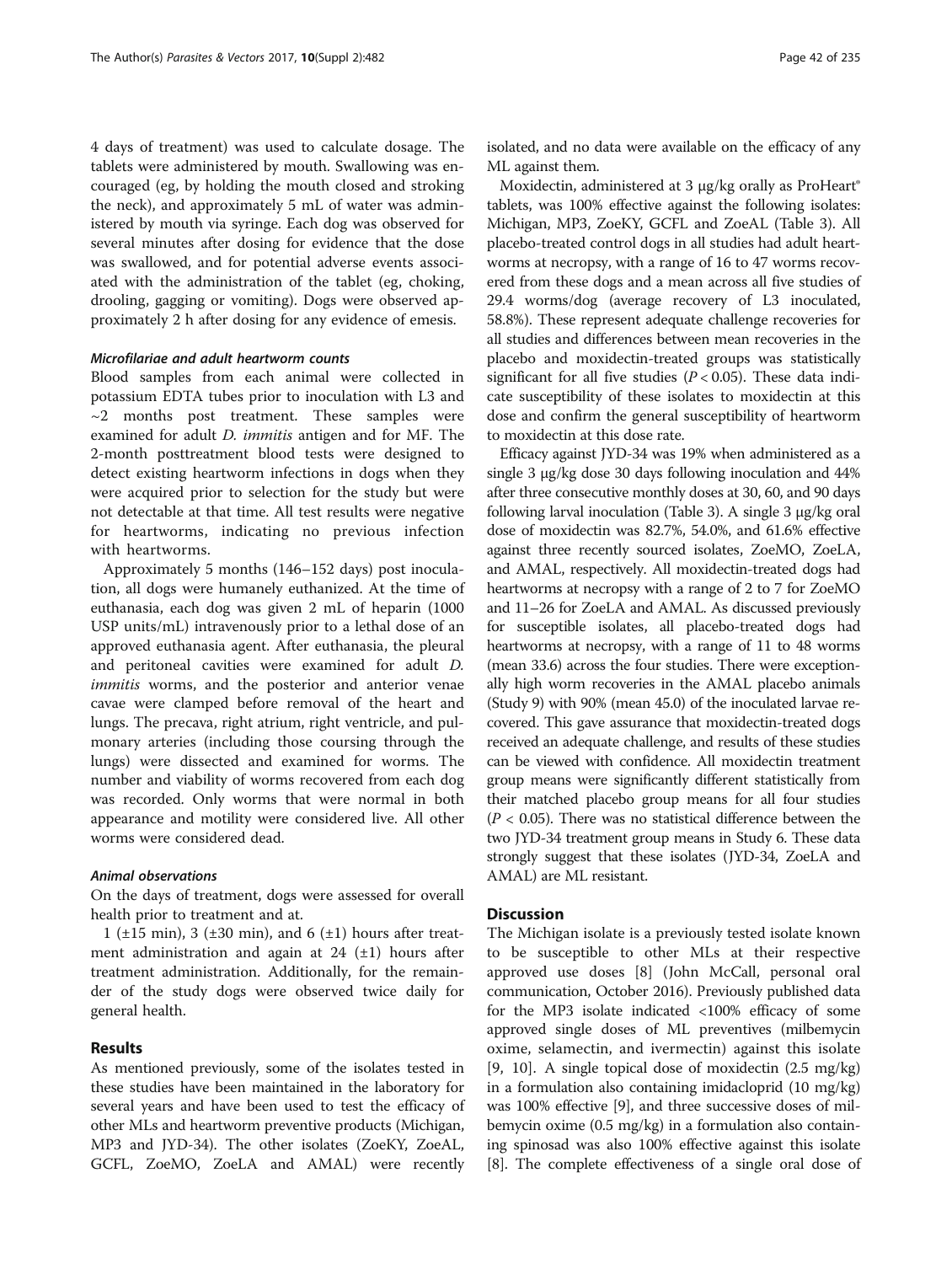|                |                    | Treatment <sup>2</sup> | Dosage<br>$(\mu g/kg)$ | Days of Tx | No. Dogs<br>with worms | Adult D. immitis worm counts <sup>1</sup> |                                |             |                      |
|----------------|--------------------|------------------------|------------------------|------------|------------------------|-------------------------------------------|--------------------------------|-------------|----------------------|
| Study          | D. immitis isolate |                        |                        |            |                        | Worm count<br>range                       | Geometric<br>mean <sup>3</sup> | % reduction | Isolate<br>phenotype |
|                | Michigan           | Placebo                | <b>NA</b>              | $\Omega$   | 8 of 8                 | $18 - 32$                                 | $24.4^{a}$                     | <b>NA</b>   |                      |
|                | Michigan           | Moxidectin             | 3                      | $\circ$    | $0$ of $8$             | $\overline{0}$                            | 0.0 <sup>b</sup>               | 100         | Susceptible          |
| 2              | MP3                | Placebo                | <b>NA</b>              | $\circ$    | 8 of 8                 | $21 - 42$                                 | 35.1 <sup>a</sup>              | <b>NA</b>   |                      |
| $\overline{2}$ | MP3                | Moxidectin             | 3                      | $\circ$    | $0$ of $8$             | $\overline{0}$                            | 0.0 <sup>b</sup>               | 100         | Susceptible          |
| 3              | ZoeKY              | Placebo                | <b>NA</b>              | $\circ$    | 6 of 6                 | $16 - 36$                                 | 26.2 <sup>a</sup>              | <b>NA</b>   |                      |
| 3              | ZoeKY              | Moxidectin             | 3                      | $\circ$    | $0$ of $6$             | $\circ$                                   | 0 <sup>b</sup>                 | 100         | Susceptible          |
| $\overline{4}$ | GCFL               | Placebo                | <b>NA</b>              | $\circ$    | $3$ of $3$             | $21 - 35$                                 | $28.4^{a}$                     | <b>NA</b>   |                      |
| $\overline{4}$ | GCF                | Moxidectin             | 3                      | $\circ$    | $0$ of $3$             | $\overline{0}$                            | 0 <sup>b</sup>                 | 100         | Susceptible          |
| 5              | ZoeAL              | Placebo                | <b>NA</b>              | $\circ$    | 6 of 6                 | $26 - 47$                                 | 33.0 <sup>a</sup>              | <b>NA</b>   |                      |
| 5              | ZoeAL              | Moxidectin             | 3                      | $\circ$    | $0$ of 6               | $\overline{0}$                            | $0^{\rm b}$                    | 100         | Susceptible          |
| 6              | JYD-34             | Placebo                | <b>NA</b>              | 0, 30, 60  | 8 of 8                 | $29 - 43$                                 | 35.9 <sup>a</sup>              | <b>NA</b>   |                      |
| 6              | JYD-34             | Moxidectin             | 3                      | $\Omega$   | 8 of 8                 | $20 - 39$                                 | 29.1 <sup>b</sup>              | 19.0        | Resistant            |
| 6              | JYD-34             | Moxidectin             | 3                      | 0, 30, 60  | 8 of 8                 | $7 - 36$                                  | 20.0 <sup>b</sup>              | 44.4        | Resistant            |
| 7              | ZoeMO              | Placebo                | <b>NA</b>              | $\circ$    | 6 of 6                 | $15 - 32$                                 | 21.2 <sup>a</sup>              | <b>NA</b>   |                      |
| 7              | ZoeMO              | Moxidectin             | 3                      | 0          | 6 of 6                 | $2 - 7$                                   | 5.5 <sup>b</sup>               | 82.7        | Resistant            |
| 8              | ZoeLA              | Placebo                | <b>NA</b>              | $\circ$    | 6 of 6                 | $22 - 38$                                 | 32.2 <sup>a</sup>              | <b>NA</b>   |                      |
| 8              | ZoeLA              | Moxidectin             | 3                      | $\circ$    | 6 of 6                 | $11 - 26$                                 | $14.8^{b}$                     | 54.0        | Resistant            |
| 9              | AMAL               | Placebo                | <b>NA</b>              | $\circ$    | $3$ of $3$             | $43 - 48$                                 | 45.0 <sup>a</sup>              | <b>NA</b>   |                      |
| 9              | AMAL               | Moxidectin             | 3                      | $\Omega$   | $3$ of $3$             | $12 - 25$                                 | $17.3^{b}$                     | 61.6        | Resistant            |

<span id="page-4-0"></span>Table 3 Efficacy of oral moxidectin (3 μg/kg) in preventing the development of selected isolates of D. immitis

<sup>1</sup>Dogs inoculated with 50 infective larvae (L3) on Days −28 to −30<sup>2</sup>Movidectin administered as ProHeart® tablets chaved to deliver the

 $2$ Moxidectin administered as ProHeart® tablets shaved to deliver the exact dose

<sup>3</sup>Within a study, means with different superscripts are significantly different ( $P < 0.05$ )

3 μg/kg of moxidectin against the MP3 isolate, as reported in this paper, underscores the high potency of moxidectin against susceptible/refractory isolates of D. immitis. In addition these data also support the conclusions of others [[8, 10\]](#page-6-0) who have suggested that MP3 is not a resistant strain of heartworm but may be less susceptible (refractory) than the original isolate (UGA) used to test and gain the original approval of most of the original ML preventive medications. This is further supported by work done by Prichard et al. [\[11\]](#page-6-0) and reported in this volume, with genetic analysis indicating that MP3 has a genetic profile similar to those isolates that are susceptible to MLs.

A previous report demonstrated that three consecutive monthly doses of either selamectin (6 mg/kg), milbemycin oxime (0.5 mg/kg), or ivermectin (6 μg/kg) were 29%, 52%, and 29% effective, respectively, in preventing the development of the JYD-34 isolate when dogs were inoculated 30 days prior to initial treatment with 50 D. *immitis* L3 with eight of eight dogs in each of the groups having worms (mean range 8.8–13.1). In contrast, a single dose of moxidectin at 2.8 to 6.7 mg/kg applied topically once, 30 days post infection, was 100% effective [\[3](#page-6-0)]. The efficacy (44%) of three consecutive monthly doses of 3 μg/kg of oral moxidectin against the JYD-34 isolate in the current study was comparable to that observed previously for the other oral MLs when also given for 3 consecutive months [\[3\]](#page-6-0).

The difference in efficacy response of JYD-34 (19%) and ZoeMO (83%) to a single 3 μg/kg dose of moxidectin is interesting, and suggests that both of these isolates are ML resistant. As indicated in Table [1,](#page-2-0) JYD-34 and ZoeMO are related isolates. ZoeMO was originally isolated from the same dog as JYD-34 but 2.5 years after the original JYD-34 isolate was taken. The obvious question is: what changed in the 2.5 years between when JYD-34 and ZoeMO were isolated to cause such a difference in efficacy response? The source dog was held in mosquito-proof quarters and received no additional heartworm inoculations or preventive or adulticidal treatments during the 2.5 years.

There are several possible explanations: (1) if resistant worms are less fit, some of these worms may have died during the intervening period, leaving more susceptible worms to produce more susceptible MF; or (2) without drug pressure, the more susceptible worms may have produced more susceptible MF; or (3) a combination of both. These questions of fitness of resistant worms and the potential impact on resistance phenotypes in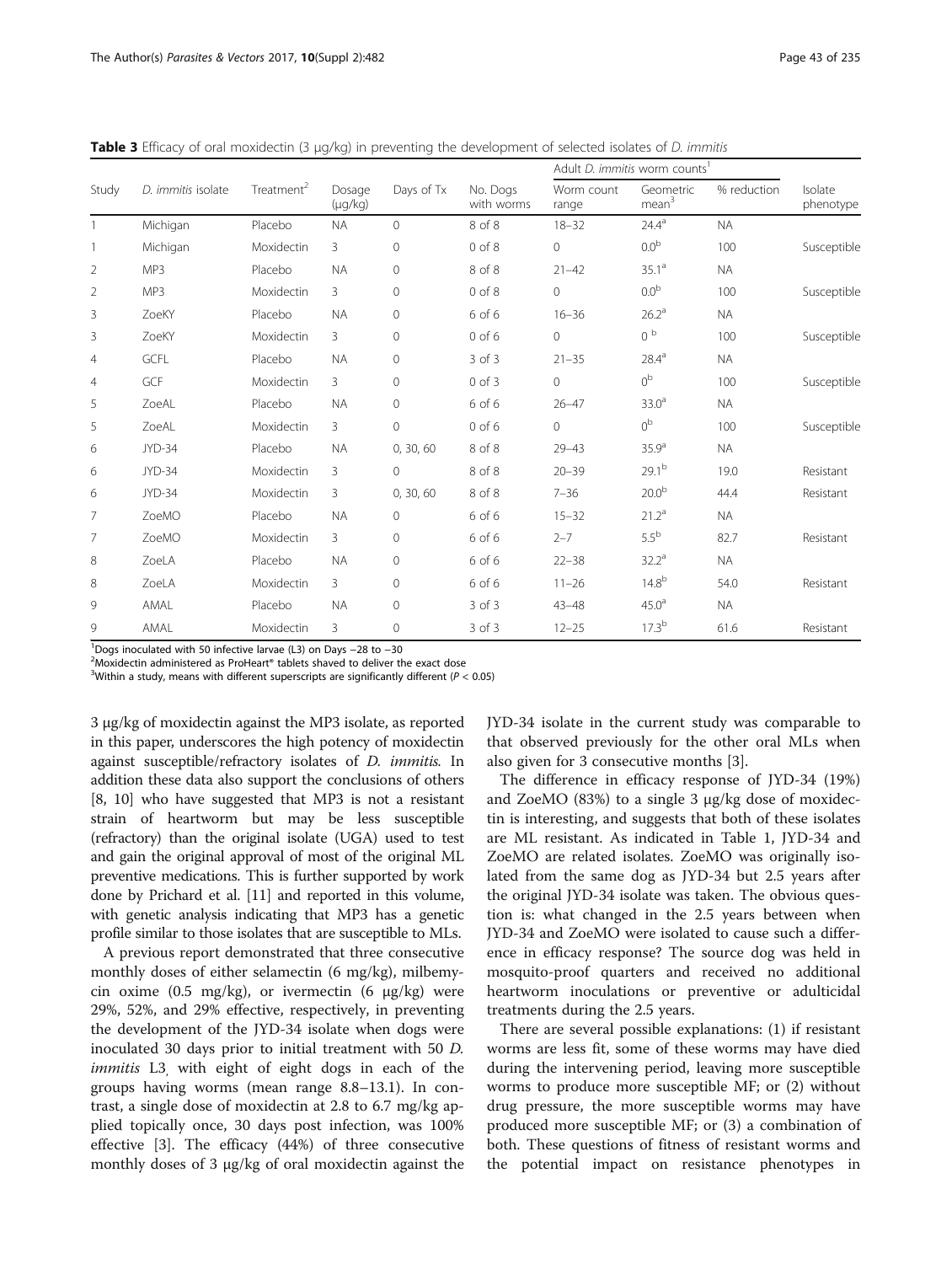

populations and implications for resistance spread need further consideration and study.

Prichard et al. [\[11](#page-6-0)] have genetically characterized all nine of the isolates that we characterized phenotypically in these studies and their data support our categorizations of susceptible and resistant isolates based on efficacy testing. Additional work with well- characterized isolates will be needed to confirm the best combination of single nucleotide polymorphism (SNP) changes that may be able to better predict ML resistance.

Finally, at Zoetis we selected the ZoeLA, ZoeAL, AMAL, and GCFL isolates at random over a period of 3 years (2013–2015), and two of these were determined to be resistant. While this is not a scientifically robust survey due to limited numbers and limited geographical distribution, the finding of two resistant isolates (ZoeLA and AMAL) from randomly selected veterinary patients not under ML selection pressure is a cause for concern. One of these isolates was from the middle of the Mississippi Delta region (Slaughter, Louisiana); however, the other isolate was from just outside the Delta (Westover, Alabama) (Fig. 1). Efforts are ongoing to gather baseline survey data on the prevalence and range of heartworm resistance based on genetic marker correlation with

microfilaricidal reduction after ML treatment [\[12](#page-6-0)]. Certainly, from the limited number of isolates for which we have data available, there does appear to be a concentration of ML-resistant isolates in and around the Delta region. We should consider this information as we determine how to move forward with a more thorough investigation of the prevalence of heartworm resistance; gain a better understanding of resistance and the factors contributing to its development, maintenance and spread; and begin to discuss options for better management of resistance.

## Conclusions

Characterization of heartworm isolates using a single oral dose of 3 μg/kg of oral moxidectin revealed older and newly acquired field isolates (MP3, Michigan, ZoeKy, GCFL and ZoeAL) that were ML-susceptible, with 100% efficacy in preventing the development of these isolates at this dose. Other ML-resistant isolates (JYD-34, ZoeMO, ZoeLA and AMAL) were also identified that yielded less than complete preventive efficacy when administered as a single 3 μg/kg dose. These data confirm previous published reports that resistance to